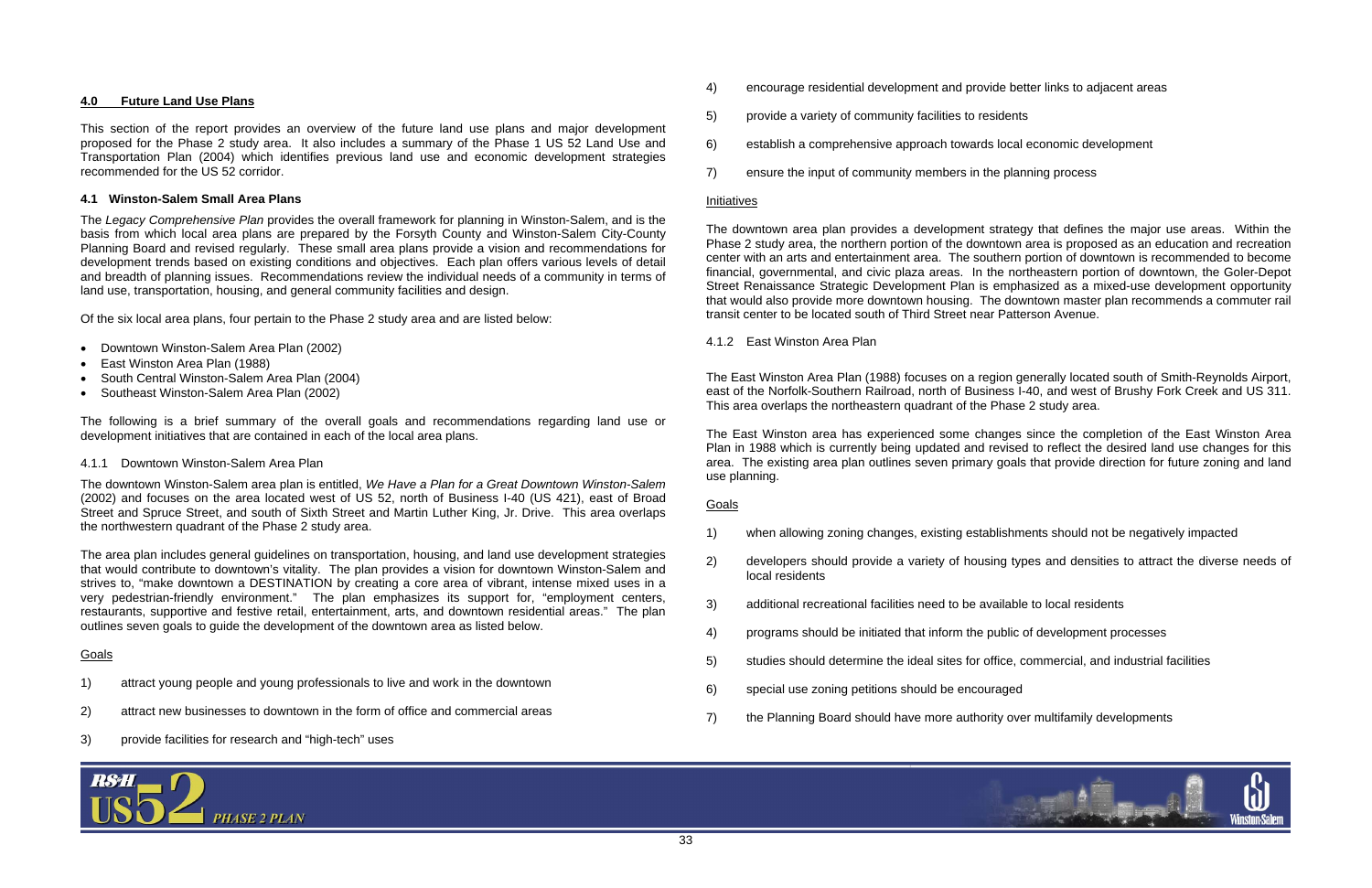

#### <u>Initiatives</u>

The East Winston Area Plan reviews local dissatisfaction over the East Winston Shopping Center, located near the intersection of Martin Luther King, Jr. Drive and New Walkertown Road. The plan recommends the shopping center provide a greater variety of shopping opportunities for the local community. The plan also recommends that African American entrepreneurs be encouraged to become involved in the shopping center. In addition, the plan recommends the shopping center be expanded to adjacent vacant or underutilized lots.



In light of the location and goals of this facility, there is the potential for redevelopment of this location and it was designated as a Community Activity Center as part of the Phase 1 development strategies presented in the US 52 Land Use and Transportation Plan completed in 2004.

#### 4.1.3 South Central Winston-Salem Area Plan

The South Central Winston-Salem Area Plan focuses on a region generally located south of Northwest Boulevard and Business I-40, east of Hawthorne Road and Peter's Creek, north of Silas Creek, and west of US 52. This area overlaps the southwestern quadrant of the Phase 2 study area.

The South Central Area has several historic resources, including the Old Salem Historic District and some of Winston-Salem's old streetcar suburbs. This area largely retains its historic character, has a significant amount of single-family residential housing, and includes mixed land uses and densities representative of traditional neighborhood designs. The area plan outlines seven primary goals that provide direction for future zoning and land use planning.

# Goals

- 1) to conduct residential land use planning in a way that supports infill mixed residential uses, protects lower-density residential areas, and encourages higher-density residential development in suitable "Residential Infill Opportunity Sites"
- 2) to maintain the historic integrity of the South Central Area, including the Old Salem Historic District
- 3) to encourage development that is appropriate to the steep slopes and other environmental constraints of vacant properties
- 4) to consolidate commercial and office uses in existing locations and to re-use vacant buildings and underutilized sites instead of expanding into residential locations (except at recommended Neighborhood Activity Centers or Community Activity Centers)
- 5) to support the growth of public and private institutions and to encourage the involvement of community residents when institution expansion is necessary
- 6) to consolidate industrial land uses and to convert some industrial locations to mixed-use sites

7) to encourage mixed-use development that supports a variety of residential, commercial, office, and service-industry land uses

#### <u>Initiatives</u>

Several major developments are planned for the South Central area which are summarized below and discussed in more detail in Section 4.2 of this document.

A major redevelopment initiative is the construction of the Happy Hills Gardens public housing complex that will be accomplished through the HOPE VI federal program and the Housing Authority of the City of Winston-Salem.

The northern section of the Happy Hill Gardens-I neighborhood will be zoned for residential uses ranging from single-family to quadraplex types of housing. The site has much vacant land and includes various types of residential uses ranging from single-family to quadraplex types of development. Non-profit organizations have included this area in a redevelopment program that targets the Happy Hill Gardens-J public housing site to the south.

The southern section of the Happy Hill Gardens-J neighborhood will be zoned for multi-family residential housing. This public housing site contained 488 dwelling units on 55 acres, and is being redeveloped by non-profit groups as a mixed-income, mixed-dwelling location with both private and public ownership.

Located just south of Business I-40, the area bounded by Church Street, Cemetery Street, and Business I-40 contains some historic buildings that could be integrated with an intermediate or high-density residential development.

The Brookstown & Marshall Neighborhood Activity Center should cater towards the needs of tourists and visitors. Located between Marshall Street and Liberty Street just south Business I-40 (US 421), this center is located close to the Old Salem Historic District, to downtown Winston-Salem, and to the downtown Strollway. The area is recommended to provide additional commercial services and to enhance its pedestrian links to downtown and to improve landscaping and lighting.

The Southeast Gateway Neighborhood Activity Center should focus on enhancing the quality of life of local residents by providing access to foods, services, and area institutions. Located south of Salem Avenue and west of Main Street, this center has access to the Salem Creek Trail and is close to the Old Salem Historic District and the North Carolina School of the Arts. The area is recommended to provide additional business services, personal services, student-oriented retail, and combined-use facilities as well as residential uses.

The Piedmont Triad Research Park is mentioned in the South Central Gateway as the "Stadium Drive/City Yard – Research Campus and Educational Village." This area is suggested to be developed as a mixeduse site, including university-affiliated research and supporting services.

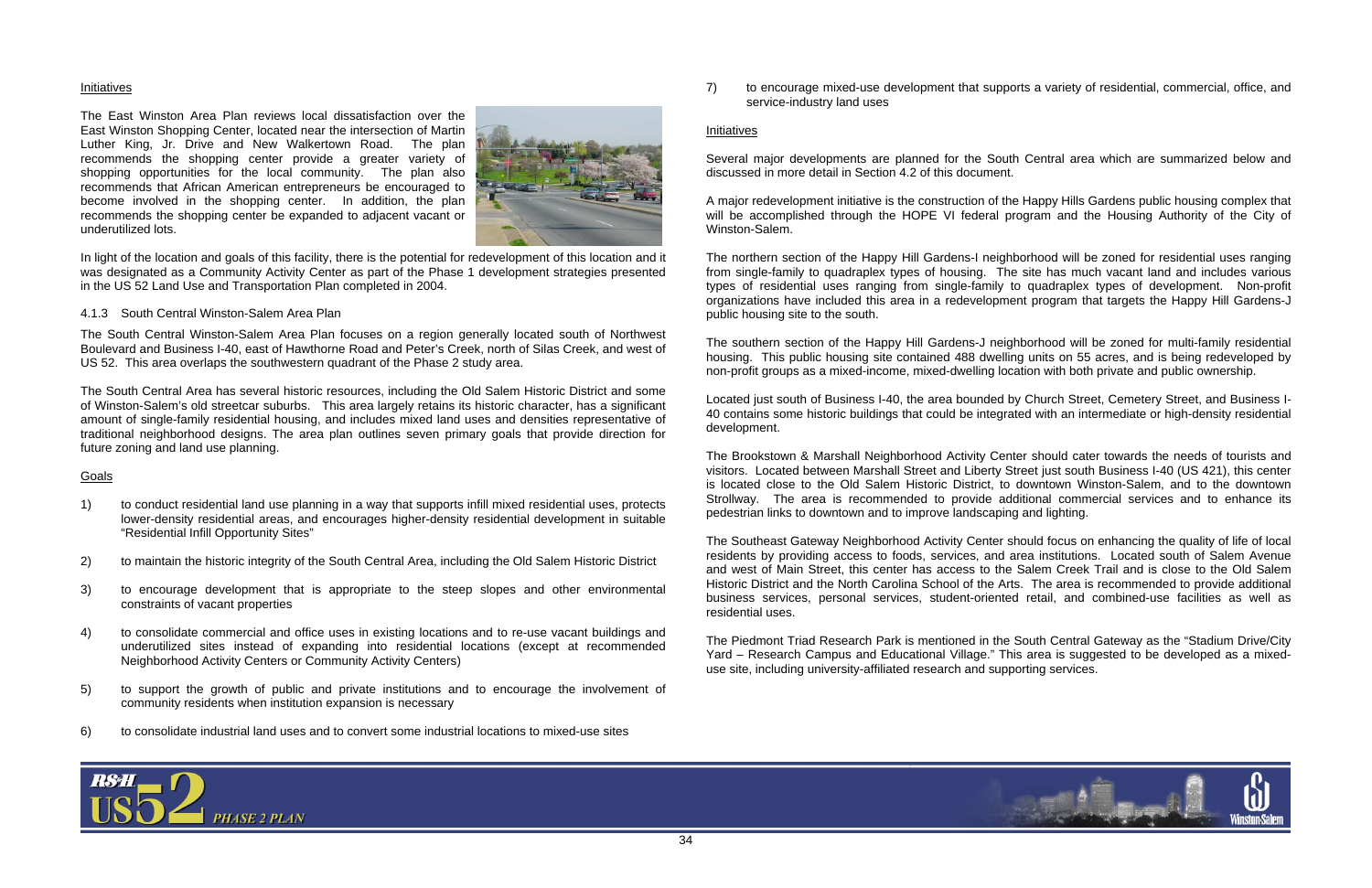



# 4.1.4 Southeast Winston-Salem Area Plan

The Southeast Winston-Salem Area Plan (2002) focuses on a region generally located south of Business I-40, east of US 52, north of I-40, and west of Salem Lake. This area overlaps the southeastern quadrant of the Phase 2 study area.

The predominant land use planned for the area that pertains to the Phase 2 study area are institutional uses associated with the Winston-Salem State University and the planned expansion of the campus. The area plan outlines seven primary goals that provide direction for future zoning and land use planning.

# Goals

- 1) to attract medical support and services, banking, hotels, and entertainment places for people of all ages
- 2) to attract more intense mixed-use development to the transit station and establish this location as an activity node
- 3) to consolidate commercial and industrial development and to attract commercial development at a neighborhood scale
- 4) to steer commercial and industrial development away from residential areas and towards vacant and underutilized space
- 5) to promote land use flexibility and encourage more urban design controls emphasizing neighborhood-scale communities
- 6) to support development with mixed land uses, appropriate densities, and an urban design conducive to pedestrian, bicycle and public transportation modes
- 7) development densities should be clustered in a way that protects the natural environment and is targeted along Urban Boulevards

#### <u>Initiatives</u>

Located along Martin Luther King, Jr. Drive, north of the Winston-Salem State University campus is the former Union Station (Davis Garage) which is proposed to become a multi-modal transportation center. This location is proposed to provide bus services and car and van-sharing opportunities. Later, this facility would become a transit station for the proposed commuter rail service being evaluated by the Piedmont Authority for Regional Transportation (PART).

The Southeast Winston-Salem Area Plan recommends that this transit center becomes a concentrated activity node that supports



pedestrian-oriented mixed-use development. Recommended building uses include commercial businesses on the ground floor, office uses on the ground level or upstairs, and assorted multi-family residential housing. In addition, a park-and-ride lot should initially be located adjacent to the transit center before building a parking garage in the future.

# **4.2 Proposed Major Developments and Activity Centers**

The downtown area of Winston-Salem is experiencing a resurgence of interest and investment by both private and public sectors groups which are undertaking a variety of efforts to revitalize and redevelop several locations within and near the Phase 2 study area. While also briefly reviewed by the small area plans, some developments and activity locations are particularly important to evaluate for the US 52 highway improvement project. The following section reviews the proposed developments and new centers of community activity that are located within the Phase 2 study area and shown in Figure 4-1.

4.2.1 Piedmont Triad Research Park

The largest development forecasted within the Phase 2 study area is the Piedmont Triad Research Park (PTPR), a venture of academic, public and private sectors in Winston-Salem, which is currently in its early stages of development. Focusing on biomedical research and supporting services, this facility is proposed to be implemented in close cooperation with the Wake Forest University Health Sciences (WFUHS), Winston-Salem State University, Salem College, and other local research and academic organizations.

The Research Park will occupy approximately 220 acres in the area located just west of US 52 corridor between Martin Luther King, Jr. Drive on the north and Salem Creek on the south. The PTPR includes three major "districts" – north, central, and south - totaling approximately 5.7 million gross square feet of development. The facilities within all three districts will support a variety of technologydriven commercial and educational enterprises. At full build-out, the PTRP is expected to house 30,000 employees.

Included in the development plan is a new, north-south, four-lane "Research Parkway" and linkages to the surrounding downtown roadway network. This parkway is proposed to link the Salem Creek Connector, to the south, with Third Street, to the north. A trail system will be constructed and the "Cloverleaf Greenway" will be the centerpiece beginning in the north district at the proposed "Fourth Street Square" and extending to the south through the two other districts of the Research Park.

Each of the three major "districts" will have a specific focus. The northern district, located between Third Street and Martin Luther King, Jr. Drive, is proposed to provide 2.4 million gross square feet of space and will house research and mixed-use facilities, including offices, retail, and residential. The central district, located between Business I-40 is proposed to provide 2.0 million gross square feet of space and will house the Wake Forest University Health Sciences Biomedical Research Campus. The southern district, located between Salem Creek and Business I-40, is proposed to provide 1.1 million gross square feet of space and will house biomedical research and academic facilities associated with Wake Forest University, Salem College, Winston-Salem State University, and other academic and research organizations.

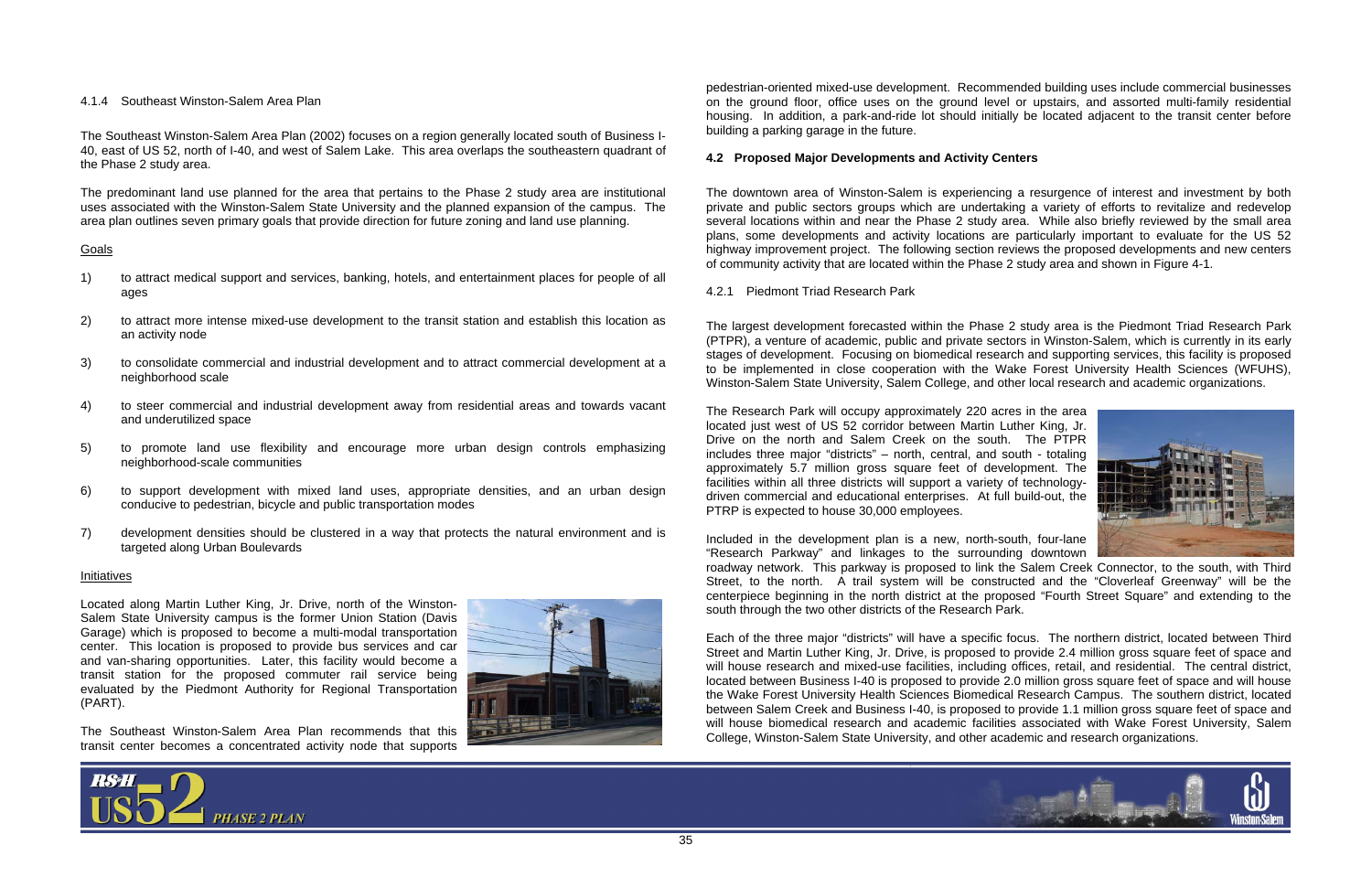



#### 4.2.2 Goler-Depot Street Renaissance Strategic Development Plan

The Goler-Depot Street Renaissance Strategic Development Plan proposes to redevelop the Goler neighborhood in northern downtown Winston-Salem. The project plans to integrate renovated historic buildings with a new development that includes commercial and residential uses. In addition to renovations, the plan includes approximately 244 new housing units, 30,000 gross square feet of new commercial space, 80 to 100 new senior building units, and 273 parking spaces.

The Goler-Depot plan comprises of three primary initiatives. First, the Brown & Williamson building will be renovated, providing 60 residential units, 18,800 gross square feet of commercial space, and 40 parking spaces. Second, the Patterson Street Initiative will develop empty space along the roadway, providing 84 residential units, 80 to 100 senior building units, and 117 off-street parking spaces. Third, Church Square will be developed as the center of the community, providing an additional 80 residential units, 12,000 gross square feet of commercial space, and 116 parking spaces.

The Goler-Depot development strives to enhance the existing built environment in downtown Winston-Salem while providing more mixed-use, pedestrian-friendly living options. Future strategies include redeveloping Patterson Avenue, urbanizing Martin Luther King, Jr. Drive, and expanding the residential district further south.

#### 4.2.3 Happy Hill Gardens Redevelopment

The Happy Hill Gardens Revitalization project as funded by the HOPE VI federal program proposes to replace 488 distressed public housing units with 425 new units. Located south of Old Salem in the southern portion of the Phase 2 study area, Happy Hill Gardens previously included barracks-style public housing with concentrated poverty and crime. Revitalizing this community is important to its better integration with the Southeast Gateway area and historic the Historic Old Salem District.

Included in the new revitalization plan are 66 single-family detached dwellings, 67 townhouses, 137 stacked townhouses, 27 wide and shallow townhouses, 54 stacked apartments, and 94 senior units. In addition to the replaced housing structures, 20 new townhouses will be built on a new site near J.D. Diggs Elementary School adjacent to the other units. This project includes a home ownership component, and will sell at least 20 homes to former public housing households, 32 to moderate-income "Section 8" households, and 67 will be sold at market rate.

Two primary streetscape connections are included in this development. Alder Street would function as the primary gateway in the southwest, and lead to Waughtown Street and Historic Old Salem to the north. In the southeast, Mock Street would become a gateway and provide connections to Vargrave Street and US 52 to the south.

#### 4.2.4 Southeast Gateway Plan: Gateway Winston-Salem

Completed in 1992, the Southeast Gateway Plan provided a vision of the area south of the Old Salem Historic District, including the Happy Hill Park, the North Carolina School of the Arts, and area west of Main Street. This study recommends means of making Salem Creek a more integral part of the community, improving access to major activity centers, improve the Happy Hill Gardens site, improve traffic flow, and re-use major development sites.

While many of the study's recommendations are still in the conceptual phases, the Gateway Winston-Salem project to the south of Salem Avenue and to the west of Main Street was approved in December 2004. This development proposes to construct a mixed-use residential and commercial development immediately to the southwest of the traffic circle newly built at the intersection of Salem Avenue and Main Street. Many of the buildings would have commercial uses on the ground floor and residential accommodations on the upper floors. The development would provide new 16 one-bedroom residential dwellings, 67 two-bedroom residential dwellings, 16 three-bedroom residential dwellings, 200 gross square feet retail space, 7,360 gross square feet designated for restaurants, a 89,769 gross square feet physical fitness facility, and 67,710 gross square feet of office space.

4.2.5 Winston-Salem State University Master Plan

Another major development within the Phase 2 study area is the expansion of the Winston-Salem State University (WSSU) campus, located east of US 52 and south of Business I-40. Located on a 94-acre campus, the WSSU Master Plan proposes approximately 60% total growth by 2010. New residence halls have already been constructed to the west of Martin Luther King, Jr. Drive, and additional plans show a continued expansion southward into Civitan Park. By 2010, the student enrollment is projected to increase by 50 percent (from 3,000) while the gross building space is projected to increase by approximately 65%.

WSSU plans significant expansion of all facilities and will expand its building space from 1.1 million to 1.8 million gross square feet of educational, office, residential, and recreational space by 2010. Several needed projects have been identified and are planned to be implemented. Listed in order of priority, these projects include a student activities center, student housing, a School of Education building, purchasing and renovating Civitan Park, a fine arts district, and a new Administration building. Other identified needs for the WSSU campus include an increase from 1,228 housing units to 1,974 and an increase from 1,290 parking spaces to 2,243 by 2010.

Faculty, students, and staff at WSSU are also projected to increase significantly by 2010. WSSU currently enrolls approximately 3,000 students and plans to expand to almost 6,000. Faculty is projected to increase from approximately 180 to 280. Staff is also planned to grow significantly from approximately 350 to 600 by 2010.

The WSSU master plan assumes the proposed construction of the Salem Creek Connector and recommends the transformation of Martin Luther King, Jr. Drive into a pedestrian-oriented street. The Salem Creek Connector will be a new east-west, four-lane thoroughfare located between Martin Luther King, Jr. Drive on the east and connecting to Salem Avenue and the proposed Research Parkway west of US 52. Martin Luther King, Jr. Drive is currently a four-lane thoroughfare that splits the WSSU campus in two, creating a barrier that would be minimized if this roadway became more pedestrian oriented.

# **4.3 Phase 1 US 52 Land Use and Transportation Plan**

The US 52 Land Use and Transportation Plan completed in 2004 provides guidelines and recommendations for future development strategies along the US 52 corridor. This Plan – referred to as

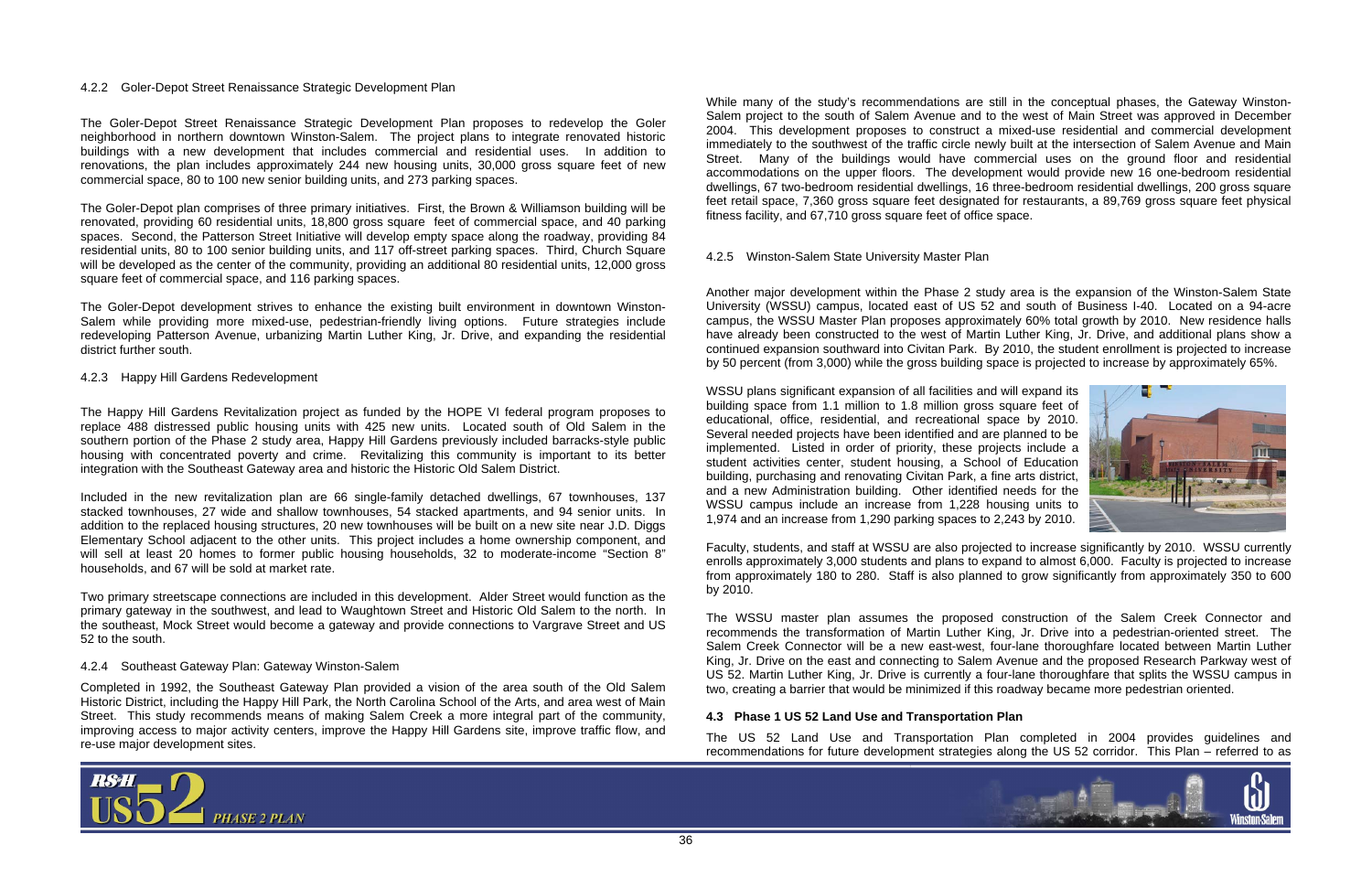

the Phase 1 Plan - was conducted as an earlier phase of work on the US 52 corridor and provided land use strategies tailored to the proposed reconstruction of US 52. The Plan also identified the means by which the highway improvement project could support the redevelopment of underutilized areas and stimulate economic development opportunities throughout the corridor. A summary of the land use and development strategies contained in the Phase 1 Plan and the basis for those recommendations is provided below.

## 4.3.1 Basis for Phase 1 US 52 Land Use and Development Strategies

The *Legacy Comprehensive Plan* is Winston-Salem's (and Forsyth County's) "comprehensive plan". While it does not contain a future land use map, it is a very sound policy plan that provides a solid framework for more detailed planning. The *Legacy* Plan "is a general long-range policy guide for decisions concerning the overall growth and development of the community". Further stated, the Plan: "focuses on the physical growth of our community but also addresses quality of life issues like education, community safety, citizen involvement, diversity and integration".

The redevelopment of US 52 to current NCDOT freeway standards (as proposed in the Phase 1 Plan) reinforces an opportunity for the City to apply these basic precepts of the *Legacy* plan in the upgrading of a significant corridor that exhibits many signs of decline, abandonment and underutilization. A revitalized US 52 corridor will also provide further support to key planning and development initiatives that are already in place. Some additional key *Legacy* plan policy features that form the base for the US 52 land use plan as proposed in the Phase 1 Plan include:

- building upon existing areas with infill development, redevelopment, revitalization, etc., to use urban land "more intensively, reducing pressures on rural areas
- mixed-use development with "a balance of services, together with efficient provision of public services and facilities."
- • "…improved coordination between land use and transportation"…to reduce dependence on the automobile
- pedestrian-oriented development
- an emphasis on "attractiveness and vitality of (the) community"
- • "building better neighborhoods" and "urban neighborhoods" that provide "quality infill development, greater residential densities", and "where appropriate, neighborhood retail and community services" are provided
- economic development strategies focused on specific Area Plans, "redevelopment of abandoned industrial and brownfield sites", and "economic diversification"

The *Legacy* plan also contains specific design policies that are followed and built upon in the recommendations of this plan:

- "…attractive roadways that are handsomely landscaped, well lighted, and have underground utilities."
- "Attractive gateways" to "welcome visitors to our community."
- The "Urban Boulevard Concept." While the Legacy Plan utilizes this concept for corridors serving specific linkage functions, it is very applicable, with variations, to a number of roadways in the US 52 study area and is applied herein on the basis of its landscape character and the orientation of building in close proximity to the right-of-way to support pedestrian circulation and connectivity. For purposes of this US 52 Corridor Plan, this "Urban Boulevard" concept has been utilized to build a further hierarchy of street types that provides concepts for enhancements to smaller streets that can be

improved to support the land use, gateway and general land use enhancement recommendations of the corridor. They include: Urban Boulevard: In this study, the term "Urban Boulevard" applies this side design feature to fourlane streets with a landscaped median.

Urban Street: An "Urban Street Concept" is also used to denote two-, three- or even four-lane roadways that do not have a median but would be developed to provide those "attractive roadways" and "gateways" that have the same site planning emphases on building setbacks and pedestrianorientation.

Neighborhood Street: The "Neighborhood Street Concept" is used to denote what are typically twolane street that are predominantly residential serving but which are also likely to experience some change in role in supporting land use improvements related to the upgrade of US 52 and associated land use recommendations. The intent is that residential character be preserved and vehicular speeds kept to appropriate levels through emphases on building setbacks, on-street parking, streettree planting, and pedestrian-orientation.

4.3.2 Summary of Phase 1 US 52 Land Use and Development Strategies

As part of the US 52 Land Use and Transportation Plan completed in 2004, referred to as the Phase 1 Plan, recommendations were made as to possible redevelopment and revitalization opportunities for many areas within the Phase 2 study area. The Phase 1 recommendations are described in the following narrative and shown in Figure 4-2. Most of the recommendations that were developed in the earlier phase of the US 52 corridor study remain valid and are assumed to be the basis for recommendations developed as part of the Phase 2 plan.

# Phase 2 Study Area-North

Piedmont Triad Research Park:

As part of the Phase I planning for the US 52 Corridor, the Piedmont Triad Research Park was recognized as a major development that could occupy significant portions of the underutilized lands located between US 52 and the core of downtown Winston-Salem. The Piedmont Triad Research Park is planned to extend from the Salem Creek floodplain area on the south to Martin Luther King, Jr. Drive on the north; the US 52 corridor would be the eastern boundary with Chestnut Street and Patterson Avenue being the western edge of the complex. The Piedmont Triad Research Park is closely associated with Wake Forest University, the University's Bowman Gray School of Medicine and the Baptist Hospital complex located west of the downtown area. The Research Park is also expanding relationships with Winston-Salem State University.

The majority of the facilities within the Research Park will be associated with biomedical and other academic research activities and outpatient medical services are expected to be provided as well. The proposed development plans for the Research Park indicate that the interchange improvements of the interchanges of US 52 at Martin Luther King, Jr. Drive and the Salem Creek Connector would provide the northern and southern gateways for the Park. Also, the redesign of the US 52/Third Street partial interchange would also support the development objectives of the Research Park. The development plans also propose a new major north/south roadway - "Research Park Boulevard" - that would extend from Martin Luther King, Jr. Drive to Salem Creek Connector providing a major thoroughfare for traffic circulation

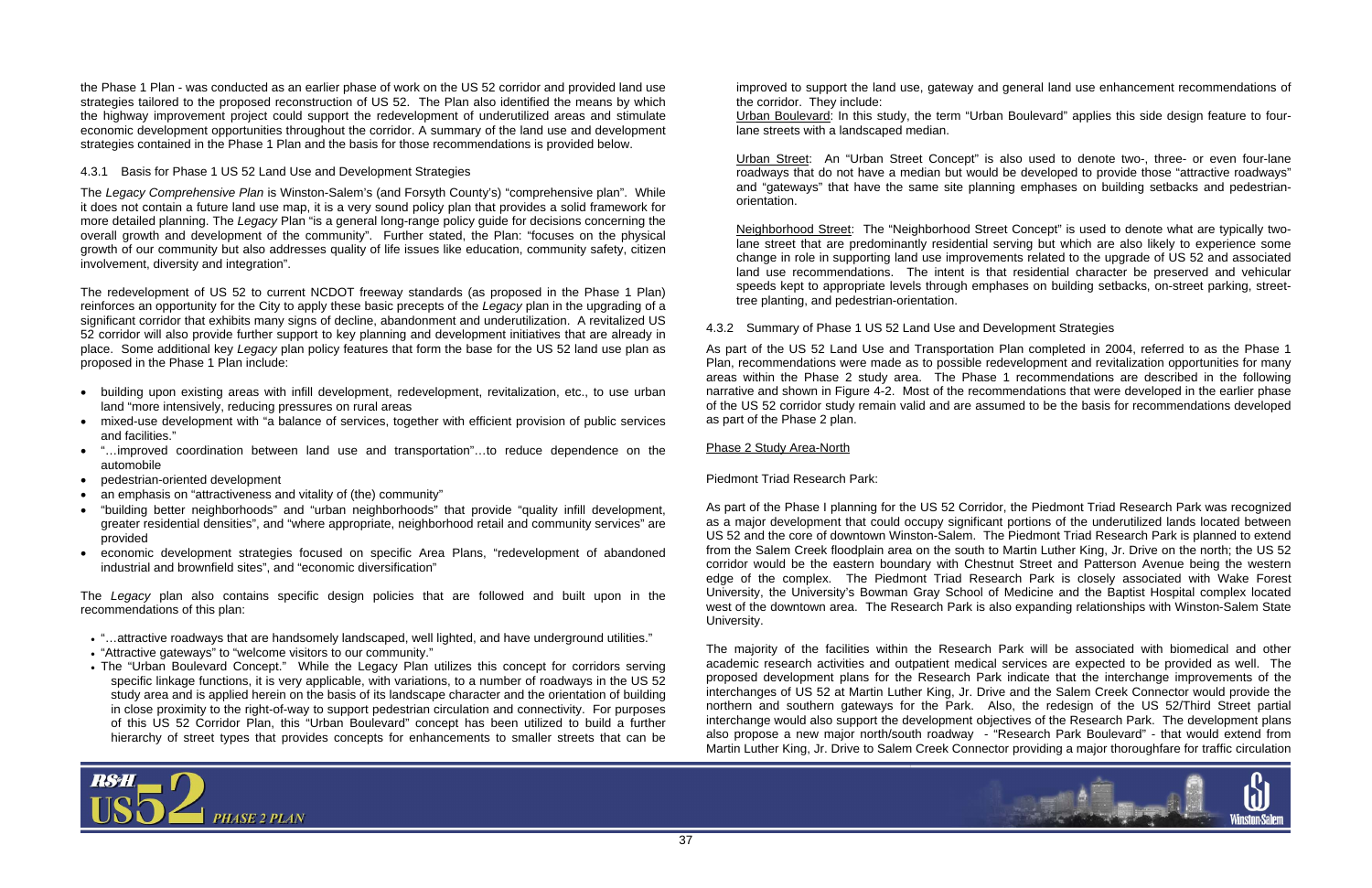

within the Park. Although the Piedmont Triad Research Park's plans are still being formulated, it is clear that this is a major development opportunity that will be supported by the proposed US 52 improvements and will also stimulate additional growth within the Phase 2 study area.

## Downtown Winston-Salem:

A master plan for downtown Winston-Salem was adopted by the City in 2002 and a variety of implementation actions are underway. The proposed reconstruction of US 52 and associated interchange improvements will directly support implementation of the Downtown Master Plan.

Within the Phase 2 study area, the proposed development of the Piedmont Triad Research Park will transform a large expanse of underutilized land located between the US 52 corridor and the downtown area. With proper design, the Piedmont Triad Research Park would form a new "front door" for downtown that will be consistent with the new "address" provided by an upgraded US 52 facility and its potential interstate highway designation.

The downtown plan provides a development strategy that defines the major use areas in the central business district. Within the Phase 2 study area, northern downtown is proposed as an education and recreation center with an arts and entertainment area. The southern portion of the downtown district is recommended to become financial, governmental, and civic plaza areas. In northeastern downtown, the Goler-Depot Street Renaissance Strategic Development Plan is emphasized as a mixed-use development opportunity that would also provide additional downtown housing. The downtown master plan recommends that a commuter rail transit center be located north of Third Street near Patterson Avenue.

## Third Street-Fourth Street Highway Cap Park:

US 52 has long been perceived as a barrier between the activities on the east and west sides of the highway. As stated in the Phase 1 Plan, the depressed alignment of US 52 in the Third, Fourth and Fifth Streets area presents an opportunity to bridge the highway with a "cap" that would support an open space/recreational area that would extend into the activity areas on both sides of the highway. The potential for this type of park/open space would require funding from a number of sources as well as the involvement of the local communities and the Piedmont Triad Research Park.

# Southeast Winston Neighborhood Redevelopment:

The area generally bounded by US 52, Fourth Street, Cameron Avenue and Business I-40 is a predominantly residential area straddling Martin Luther King, Jr. Drive. This area is experiencing a variety of neighborhood improvement activities. Development of the Third Street-Fourth Street Highway Cap Park proposed as part of the Phase 1 study for the US 52 corridor should contribute to this effort as well as provide a linkage to the Piedmont Triad Research Park. This linkage between the areas east of US 52 and jobs in the Research Park should have positive impacts for both efforts. The development of the Martin Luther King, Jr. Drive urban boulevard should likewise support this effort.

#### Southeast Winston Institutional/Health Care District:

The area bounded by US 52 on the west, Martin Luther King, Jr. Drive on the north, Cleveland Avenue on the east, and Fourth Street on the south contains a variety of uses including: Forsyth County Public Health; multi-family public housing; and social service related facilities, churches and other public facilities. It is



expected that these would continue to function unless the respective agencies determine future needs that would lead to replacement. At the same time, it contains some vacant land and underutilized sites that have infill and redevelopment potential. It is recommended that infill development (as well as possible reuse of some of the public facility sites) be undertaken to focus on businesses that would provide support services to the Piedmont Triad Research Park. This opportunity should be particularly focused and structured to provide economic development opportunities for the businesses and residents of the East Winston neighborhoods. Additionally, economic development efforts in this area, as well as the Piedmont Triad Research Park itself could provide employment opportunities for the public housing residents, and employment training programs should be targeted toward them. The area could potentially support a hotel/motel that would support the Research Park.

Martin Luther King, Jr. Drive Community Activity Center:

The area straddling Martin Luther King, Jr. Drive and defined generally by Cleveland Avenue, Mt. Zion Place, Cameron Avenue and East Fifth Street contains a variety of commercial, service and residential uses. The commercial center on the north side of New Walkertown Road contains viable community and neighborhood commercial uses that can be expanded on. The older strip center on the west side of Martin Luther King, Jr. Drive and other sites provide redevelopment and infill opportunities. This area should be the focus of redevelopment and infill activities to strengthen it as a community activity center. This development could also include business opportunities that would provide support services to the Piedmont Triad Research Park.

JFK Middle School-Medical Research "Magnet" School:

The JFK Middle School, located in the northeast quadrant of US 52 and Martin Luther King, Jr. Drive, has been converted to special uses. Given the proposed development of the Piedmont Triad Research Park, it is recommended that the possibility of converting the JFK Middle School to a "magnet school" that is tied to the research emphasis of and sponsored by the Piedmont Research Triad Park be considered.

# Phase 2 Study Area-South

The *South Central Area Plan* covers the portion of the study area west of the US 52 Corridor and south of Business I-40, while the *Southeast Area Plan* covers the area east of US 52 and south of Business I-40. As discussed above, the *South Central Area Plan* is a well-conceived plan on which the City is proceeding with implementation. While formatted differently from the *South Central Area Plan*, the *Southeast Area Plan* is also a guide to on-going implementation strategies by the City. The proposed improvements to US 52 present opportunities for refinement of these plans in the following areas:

Salem Creek Greenway and Park:

The trail and recreational facilities along Salem Creek should be further enhanced as a major open space to provide non-vehicular linkages between a number of special use areas (Winston-Salem State University, Salem Academy and College, Old Salem Historic District) as well as the adjoining neighborhoods. It is recommended that such enhancements be incorporated into appropriate Area Plans as well as in the planning and design activities for the Salem Creek Connector. The construction of the proposed Salem Creek Connector and a new interchange with US 52 should be closely coordinated with enhancement of this major open space.